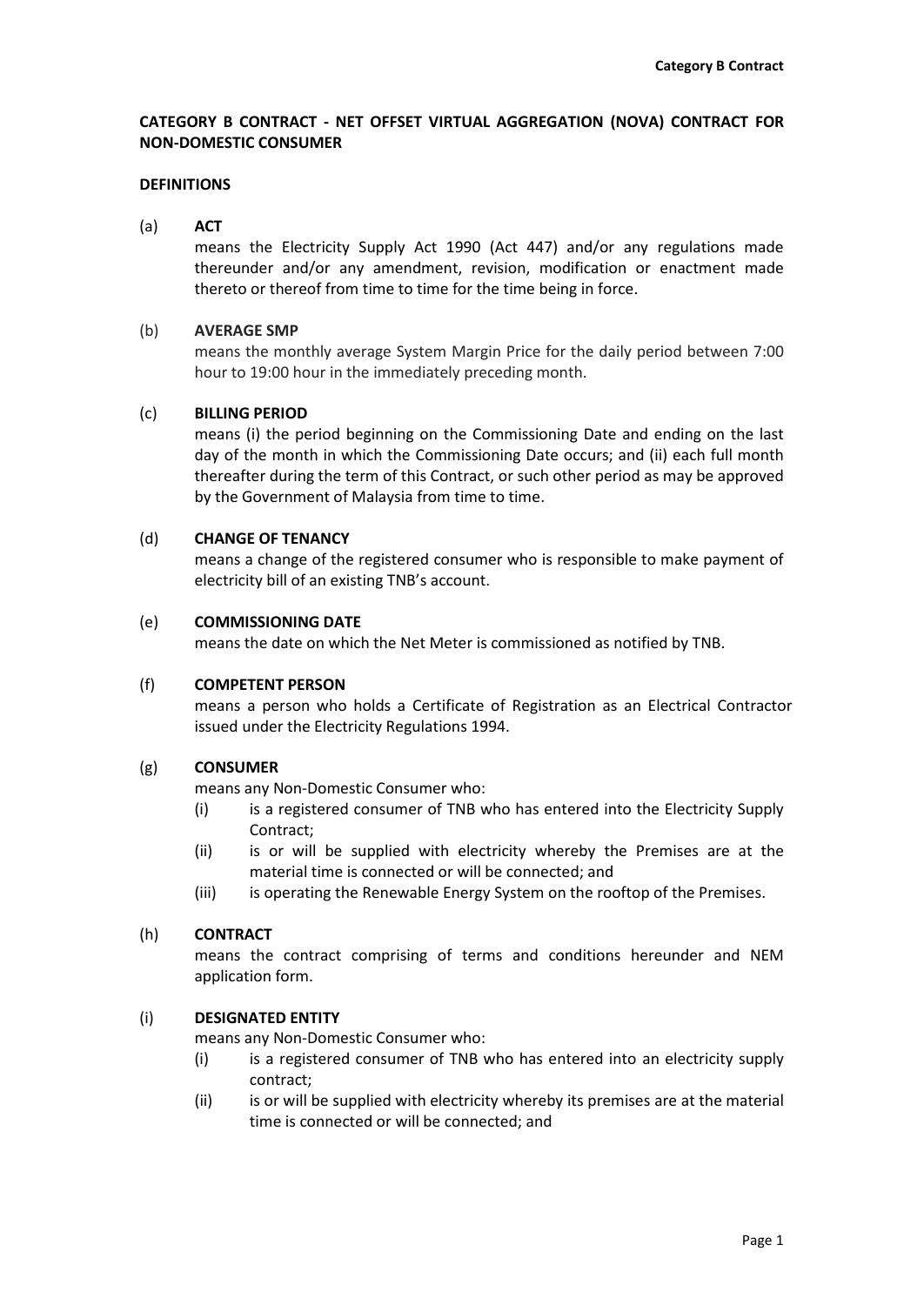(iii) is a wholly-owned subsidiary of the Consumer and for the purpose of this paragraph (g), "wholly-owned subsidiary" shall have the meaning assigned to such phrase in Section 6 of the Companies Act 2016.

### (j) **DIFFERENTIAL AMOUNT**

means an amount (in RM) equal to the difference between the Generated Amount and the Supplied Amount.

### (k) **ELECTRICITY SUPPLY CONTRACT**

means the existing electricity supply contract entered into between the Consumer and TNB for the supply of electricity in accordance with the Act.

## (l) **EXPORT ENERGY**

means the renewable energy generated and delivered by the Renewable Energy System to TNB's system, as measured in kWh by the Net Meter.

### (m) **GENERATED AMOUNT**

means an amount (in RM) equal to (i) the lower of the Export Energy and the Maximum Allowable Quantity, multiplied by (ii) the Average SMP or such other rate as may be determined by the Suruhanjaya Tenaga.

### (n) **HIGH VOLTAGE**

in the context of tariff classification means a supply voltage exceeding the Medium Voltage.

### (o) **IMPORT ENERGY**

means the electricity supplied by TNB and consumed by the Consumer, as measured in kWh by the Net Meter.

## (p) **INSTALLED CAPACITY**

means in respect of the Consumer falling under the tariff classification of Low Voltage, Medium Voltage or High Voltage, the installed capacity of the Renewable Energy System shall not exceed the maximum demand of the Consumer's existing installations and capped at 5MW. Maximum demand shall be determined based on (A) in respect of a consumer with less than one (1) year history of recorded maximum demand, the declared maximum demand, and (B) in respect a consumer with at least one (1) year history of recorded maximum demand, the average of the recorded maximum demand for the immediately preceding one (1) year period.

#### (q) **kW**

means kilowatt.

(r) **kWh** means kilowatt-hour.

## (s) **LOW VOLTAGE**

in the context of tariff classification means a supply voltage less than 1000 volts.

#### (t) **MAXIMUM ALLOWABLE QUANTITY**

means the maximum quantity of renewable energy generated and delivered by the Renewable Energy System to TNB's system in a Billing Period, as determined in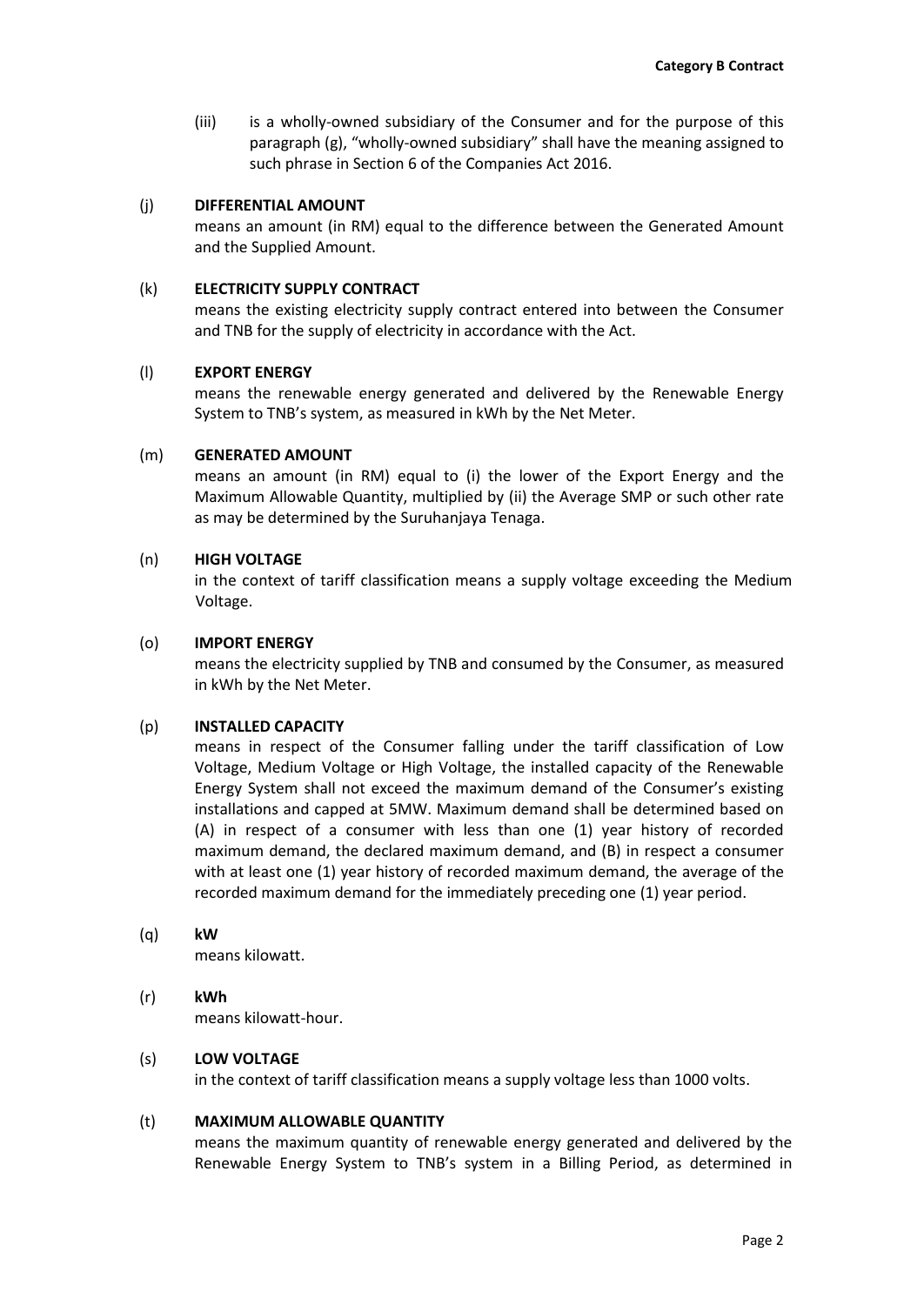accordance with the Technical Guidelines and/or the guidelines as may be issued by the Suruhanjaya Tenaga.

## (u) **MEDIUM VOLTAGE**

in the context of tariff classification means a supply voltage from 1,001 volts to 50,000 volts.

## (v) **METER INSTALLATION CHARGES**

means an upfront contribution amount payable by a consumer requiring infrastructure for new supply and/or upgrading of existing infrastructure for additional supply requirement and for the purpose of this Contract, the installation and connection of Net Meter, as approved by the Suruhanjaya Tenaga or any relevant authority.

## (w) **MW**

means megawatt.

## (x) **NET METER**

means the metering equipment and devices supplied and installed by TNB for the measurement of the Import Energy and the Export Energy.

## (y) **NON-DOMESTIC CONSUMER**

means any entity:

- (i) validly existing under the laws of Malaysia and having its address in Malaysia; and
- (ii) within the commercial, industrial, mining or agriculture tariff classification of Low Voltage, Medium Voltage or High Voltage under the Tariff Book.

## (z) **NEM MONTHLY MINIMUM CHARGE (NMMC)**

means a monthly charge applicable to the Consumer in the event its monthly total charge for the difference between the Import Energy and the Export Energy is less than the stated amount stipulated in the prevailing Tariff as approved by the Government of Malaysia.

## (aa) **PREMISES**

means the premises or properties of the Consumer (other than for residential purpose) on which the Renewable Energy System is installed.

## (bb) **RENEWABLE ENERGY METER**

means the renewable energy meter to be procured and installed at the Premises for the purpose of capturing the gross renewable energy generated from the Renewable Energy System.

## (cc) **RENEWABLE ENERGY SYSTEM**

means the renewable energy system located on the rooftop of the Premises which fully complies with the Technical Guidelines and the guidelines as may be issued by the Suruhanjaya Tenaga, grid-connected inverter, storage devices (if any), the associated protection and control devices (including but not limited to isolator and relay), alternating current and direct current cables, switches and other related devices up to the Consumer's termination point.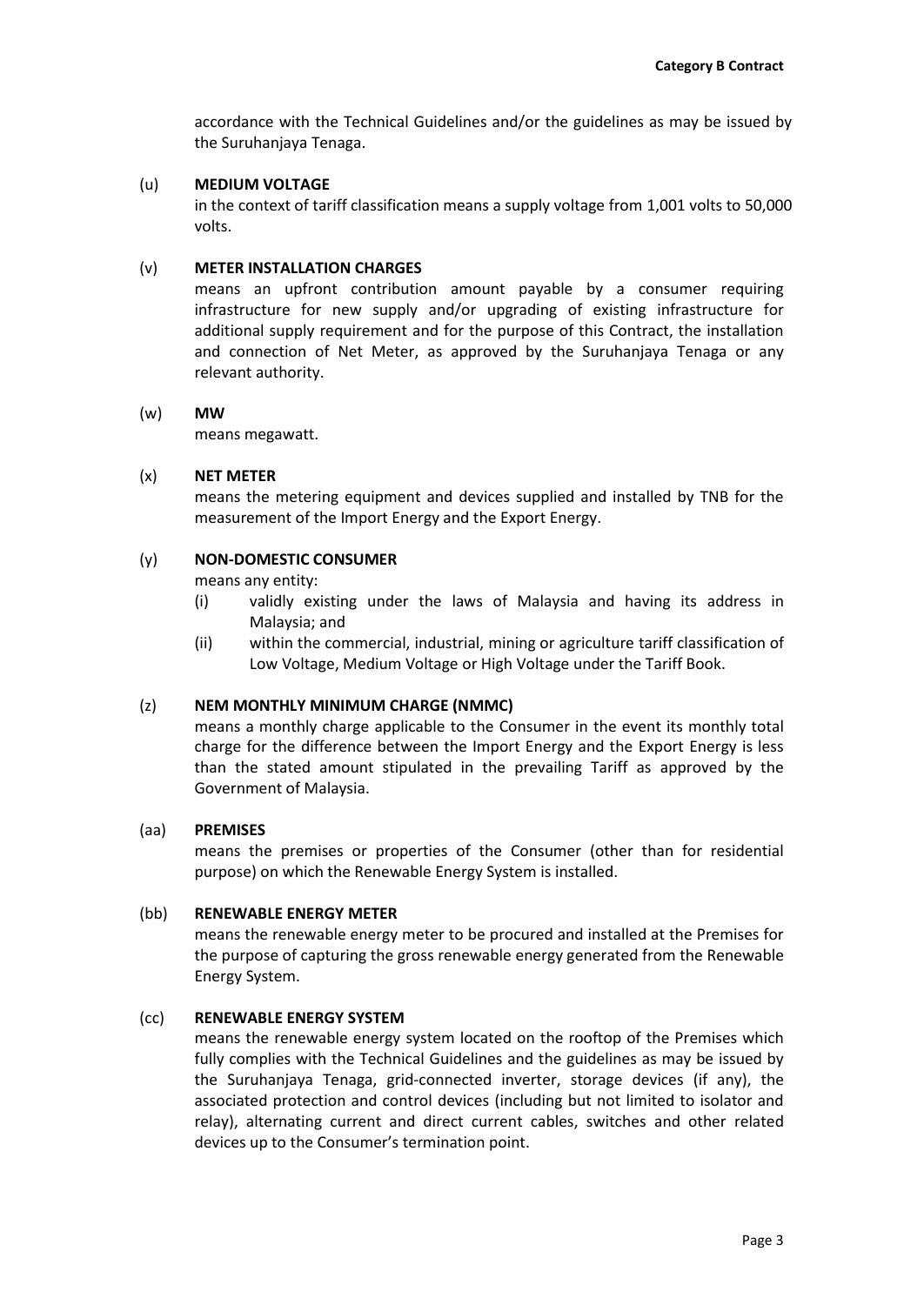### (dd) **SUPPLIED AMOUNT**

means an amount (in RM) equal to the Import Energy multiplied by the Tariff.

### (ee) **SURUHANJAYA TENAGA**

means the Suruhanjaya Tenaga established under the Energy Commission Act 2001 and any successor thereof.

### (ff) **SYSTEM MARGINAL PRICE**

shall have the meaning given to it in the Guidelines For Single Buyer Market (Peninsular Malaysia).

### (gg) **TARIFF**

means the prevailing tariff, as provided by the Act and approved by the Government of Malaysia.

### (hh) **TARIFF BOOK**

means TNB's tariff book as may be amended, revised, modified or supplemented from time to time.

### (ii) **TECHNICAL GUIDELINES**

means TNB's technical guidelines as may be amended, revised, modified or supplemented from time to time, which provide the minimum technical, operation and safety requirements in ensuring that the features of the Renewable Energy System and the Net Meter are compatible with TNB's requirements.

### (jj) **TNB**

means Tenaga Nasional Berhad (200866-W), a company incorporated in Malaysia under the Companies Act 1965 and having its registered address at Pejabat Setiausaha Syarikat, Tingkat 2, Ibu Pejabat Tenaga Nasional Berhad, No. 129, Jalan Bangsar, 59200 Kuala Lumpur and having branches in Peninsular Malaysia.

## **A. TERM OF CONTRACT**

This Contract shall be effective on the Commissioning Date and shall remain in effect for a term of ten (10) years which expires on the last day of the month in which the tenth (10th) anniversary of the Commissioning Date occurs, unless otherwise terminated in accordance with the provisions of this Contract.

Upon the expiry of the term of this Contract, the Consumer agrees with TNB that the Consumer shall be registered by TNB as self-consumption subject to the guidelines relating to self-consumption as issued by the Suruhanjaya Tenaga.

## **B. CONSUMER'S COVENANTS**

## **1. CONSUMER DECLARATION**

The Consumer shall abide at all times to the Consumer Declaration as stipulated in the NEM application form and the following terms:

(a) To ensure that the Renewable Energy System complies with the Technical Guidelines, all prevailing statutory requirements and best practices on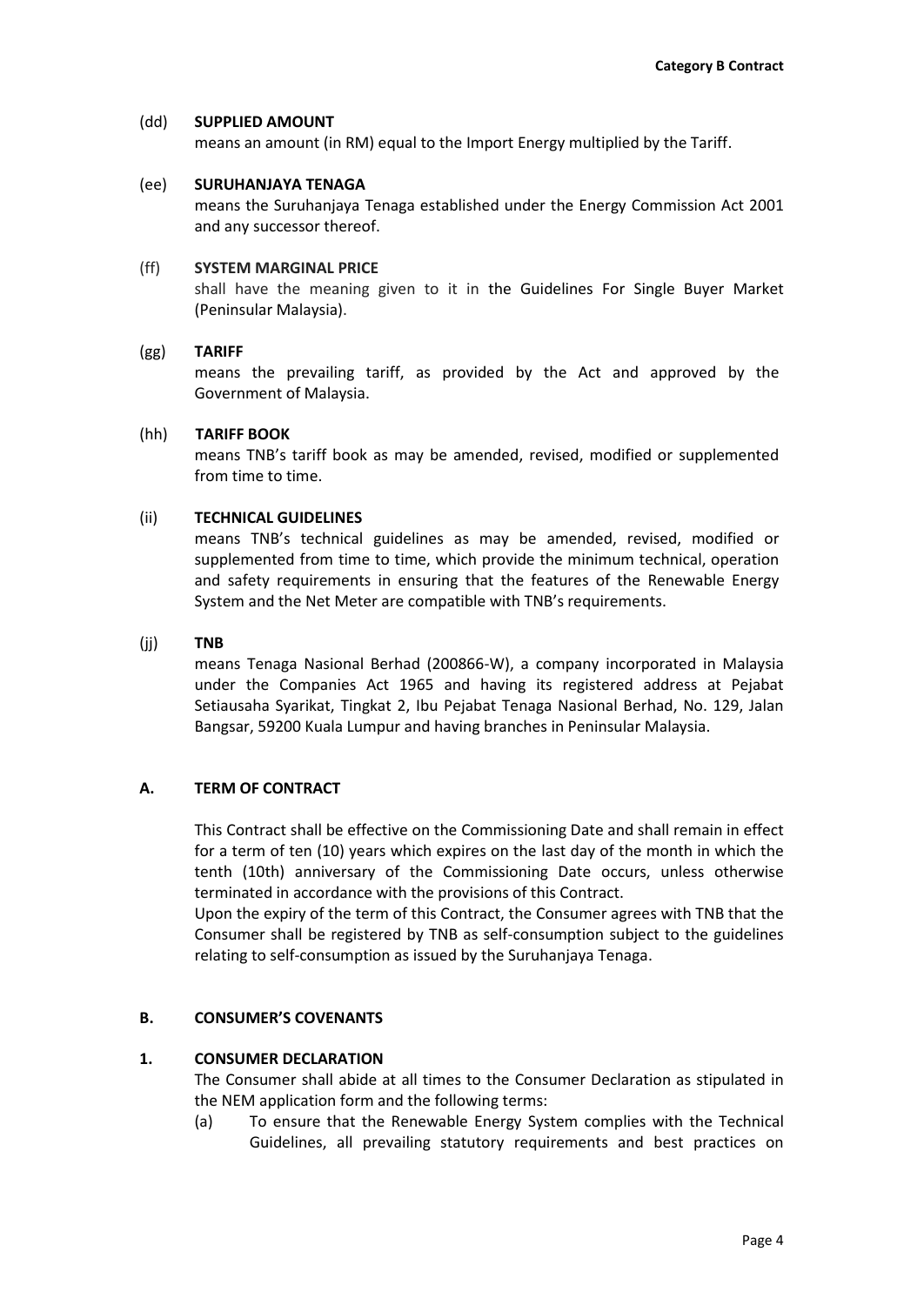safety, reliability and power quality of electrical installation as stipulated in the Malaysian Distribution Code and any amendments made thereunder.

- (b) The Renewable Energy System shall incorporate an anti-islanding function to ensure that the Renewable Energy System automatically disconnect from TNB's system during power interruption to allow TNB's personnel to work safely on the TNB's system.
- (c) Any other obligations under the Act.

## **2. REPRESENTATIONS AND WARRANTIES OF THE CONSUMER**

The Consumer represents and warrants to TNB that:

- (a) The Consumer is an entity duly organised and validly existing under the laws of Malaysia and having a registered business in Malaysia.
- (b) The Consumer has all requisite power and authority to execute, deliver and perform its obligations under this Contract.
- (c) The Consumer has full control and possession of the Premises, including all necessary ownership rights, leases, tenancies, title and/or interest of the Premises.
- (d) The Consumer shall comply with the provisions of all statutes, ordinances, by-laws, regulations and rules for the time being in force affecting the Premises or any constructions, improvements, installations, additions or alterations thereon and forthwith to satisfy all requirements of the municipality or any other local authority with respect to the Premises.
- (e) If the Consumer is a tenant of the Premises, the Consumer shall have obtained the prior written consent of the owner of the Premises for the installation and commissioning of the Net Meter.
- (f) The Consumer is not insolvent and/or subject to any pending action or proceeding affecting the Consumer before any court, Government Entity or arbitrator that is likely to affect materially and adversely the financial condition or operations of the Consumer and the ability of the Consumer to perform its obligations hereunder, or that purports to affect the legality, validity or enforceability of this Contract.
- (g) The Consumer shall remain a consumer of record of TNB for its own electricity consumption in good standing at all times, and shall not cause the Renewable Energy System, the Renewable Energy Meter and the Net Meter to be disconnected or removed from the Premises without the prior written consent of TNB.
- (h) The Consumer is not a feed-in-approval holder under the Renewable Energy Act 2011 and has not participated in any previous solar photovoltaic programme (including but not limited to the net energy metering scheme).
- (i) The total capacity of the Renewable Energy System shall not exceed the Installed Capacity.
- (j) The specifications of the Renewable Energy System shall be as set in the NEM application form.
- (k) The Consumer shall have procured the installation of the necessary GPRS broadband signal at the Premises which is required for the remote reading of the Net Meter, if applicable.
- (l) The Consumer shall comply with the terms and conditions under this Contract and the provisions under the Act.
- (m) The Consumer shall not install and operate virtual net meter which enables the Consumer to allocate the net excess in kWh generated by the Renewable Energy System to other consumer within the vicinity of the Premises.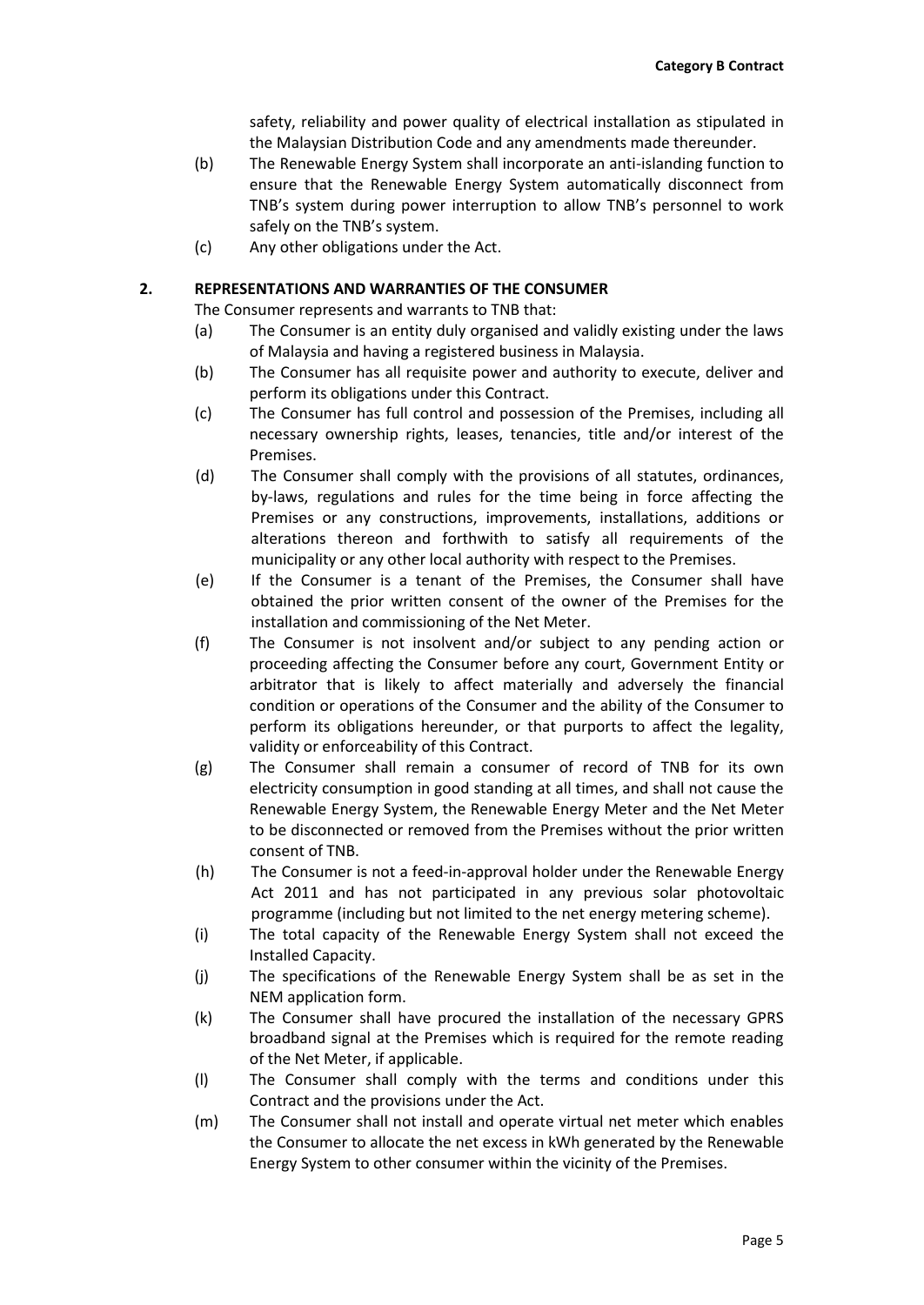- (n) The Consumer shall immediately notify TNB of any change in the Consumer's information as provided for the purpose of this Contract.
- (o) The Consumer undertakes to operate and maintain the Renewable Energy System in accordance with the Technical Guidelines and the guidelines as may be issued by the Suruhanjaya Tenaga.
- (p) The Consumer shall immediately notify the Sustainable Energy Development Authority of any change in the Consumer's tariff classification.
- (q) This Contract constitutes a legal, valid and binding obligation of the Consumer.

## **3. METER INSTALLATION CHARGE**

To pay to TNB a Meter Installation Charge in full (if any) and such payment to be paid before any work of installation and connection of the Net Meter is commenced by TNB, as provided in the Act.

## **4. DISCONNECTION FEE**

In the event the Renewable Energy System is disconnected from TNB's system and/or electricity supply is disconnected from the Premises, then appropriate fees shall be charged for such disconnection.

## **5. ACCESS**

The Consumer consents with TNB that the authorised employees, servants, agents and/or representatives of TNB shall be permitted to have access to the Premises at reasonable time, manner and circumstances:

- (a) To carry out their duties which include but not limited to the construction, installation, inspection, testing and/or reading of the Net Meter, the Renewable Energy Meter and/or the Renewable Energy System or other relevant things relevant to the supply of electricity to the Premises.
- (b) To disconnect the Renewable Energy System from TNB's system and/or the supply of electricity to the Premises upon the occurrence of any of the circumstances as set out in Clause 22.
- (c) For entry pursuant to Clause 5(a), TNB shall make good any damage, if any, as a result of such entry.

## **6. COSTS AND EXPENSES FOR RENEWABLE ENERGY SYSTEM, NET METER AND RENEWABLE ENERGY METER**

All costs and expenses relating to the procurement, installation, testing, energizing and commissioning of the Renewable Energy System, the Net Meter and the Renewable Energy Meter and the appropriate service fee together with the replacement or any future modification or relocation of the Renewable Energy System, the Net Meter and the Renewable Energy Meter shall solely be borne by the Consumer.

# **7. NO INTERFERENCE OF ELECTRICITY SUPPLY TO OTHER CONSUMERS**

- (a) To operate and maintain the Renewable Energy System and/or use electricity supply so as not to interfere with the supply of electricity to any other consumers or TNB's electrical installation.
- (b) In the occurrence of the circumstances in Clause 7(a), the Consumer shall make good any loss or damage to TNB and/or made payment for the amount in the reasonable opinion of TNB to be the costs making good for such loss or damage.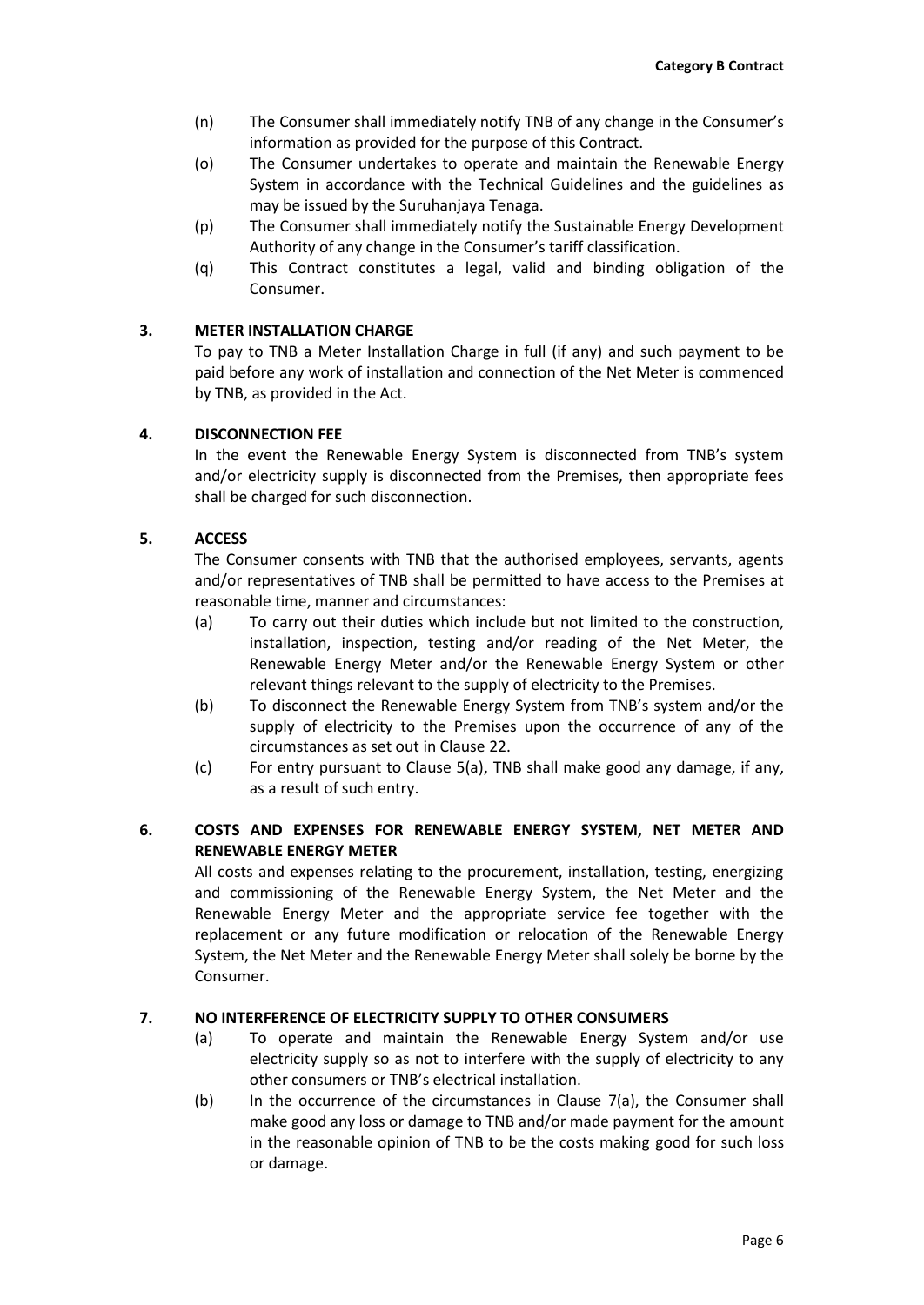## **8. NO OBSTRUCTION TO TNB'S INSTALLATION**

- (a) The Consumer shall not create any obstruction and/or undertake any activity in the vicinity of any TNB's electrical installation and/or place any equipment which may endanger life or properties and/or to make any electrical wiring and/or installation to the existing installation without any written permission from the Suruhanjaya Tenaga and/or TNB.
- (b) (i) TNB has the right to take any reasonable actions to remove any obstruction created by the Consumer or representative under Consumer's supervision/control.
	- (ii) TNB shall not be liable to pay any compensation for any losses and/or damages to the Consumer due to the said removal.

## **9. RESPONSIBILITY TO MAKE GOOD ALL DAMAGES**

The Consumer shall pay for all damages on TNB's installation within the Premises due to negligence on the Consumer's part or any persons under the Consumer's control.

## **10. TERMINATION BY THE CONSUMER**

- (a) To give TNB a notice in writing and shall be served by:
	- (i) hand delivery; or
	- (ii) way of prepaid registered post; or
	- (iii) any applicable means which shall be determined by TNB.
- (b) Termination of this Contract shall be effective three (3) working days after TNB's receipt of termination notice.
- (c) Notwithstanding to the above, in the event the actual disconnection cannot be performed by TNB due to inevitable causes, the Consumer shall be liable to pay all charges relating to the electricity consumed until the actual disconnection.

## **11. TO TAKE SUPPLY OF ELECTRICITY**

To take supply of electricity at the Premises according to the Tariff rates pursuant to the provision of the Act.

## **12. EXCEPTIONS TO ACCEPT THE EXPORT ENERGY**

Notwithstanding any other provision in this Contract, TNB shall not be obligated to accept the Export Energy if any of the following circumstances occurs:

- (a) for such periods and under such circumstances as TNB thinks fit having regard to public safety and private safety;
- (b) any emergency condition occurs;
- (c) the Renewable Energy System delivers the Export Energy which does not conform to the electrical characteristics consistent with prudent utility practices;
- (d) TNB interrupts the acceptance of the Export Energy to conduct necessary maintenance of TNB's system or the Net Meter;
- (e) any constraint in TNB's system to which the Renewable Energy System relates;
- (f) the Renewable Energy System delivers the Export Energy in a Billing Period which exceeds the Maximum Allowable Quantity;
- (g) any dishonest consumption of the electricity by the Consumer or any third person;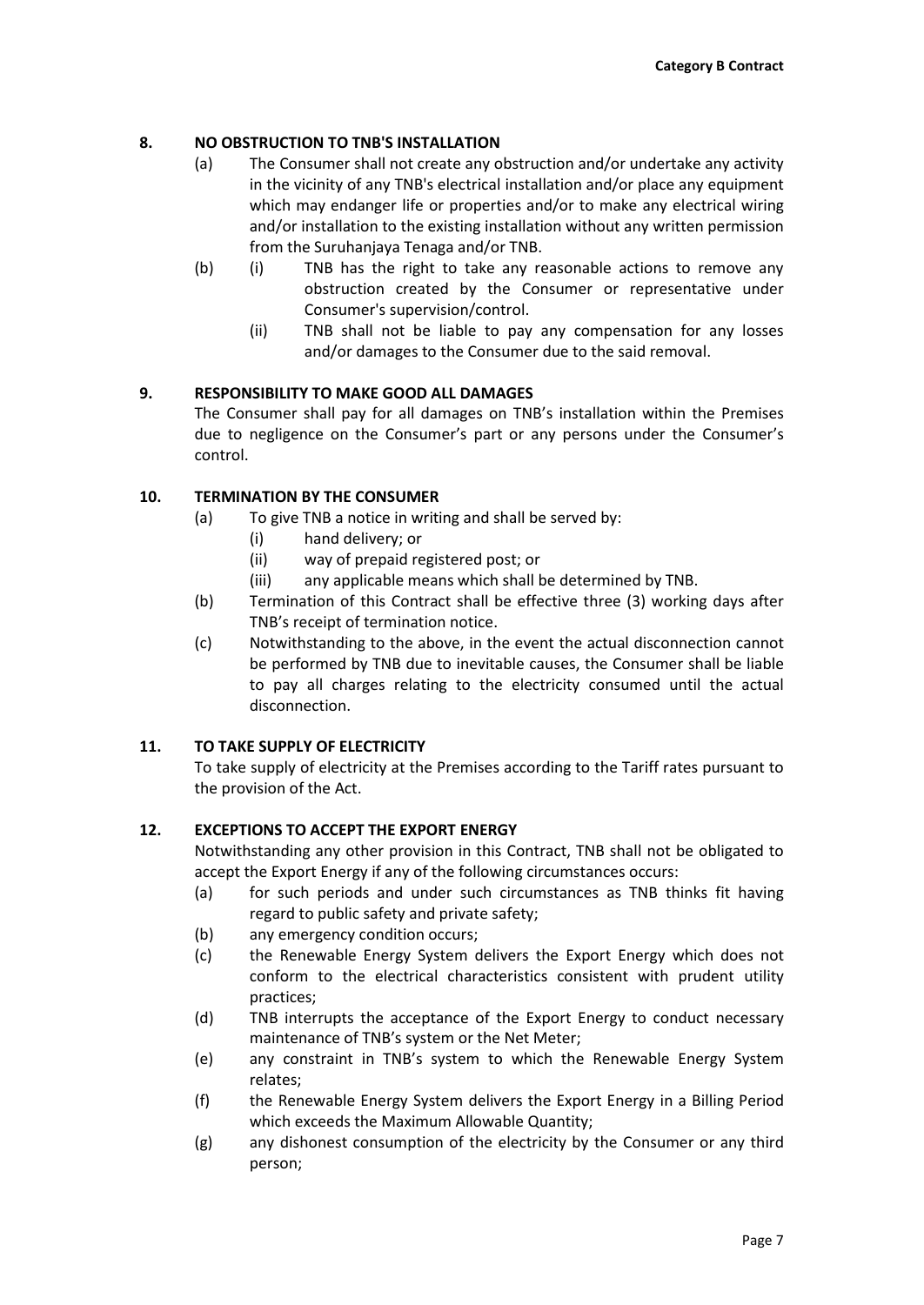- (h) any of the force majeure event as set forth in Clause 24;
- (i) the disconnection of the Renewable Energy System from TNB's system due to the failure of the Consumer to pay the amount as stipulated under Clause 21; or
- (j) the Consumer is in non-compliance with its obligations under Clause 2.

## **13. UPKEEP AND MAINTENANCE OF TNB INSTALLATION**

The Consumer agrees:

- (a) to take steps to ensure that no damage or tampering is caused to the said installation; and
- (b) to allow TNB to maintain any electrical installation within the Premises at any time for safety purposes.

If there is any defect or abnormality on the installation, TNB shall have the right to make good the defects without being liable for any damages provided always it is not due to the negligence or willful acts of TNB, its employees or agents.

## **14. VACATED PREMISES**

- (a) If the Consumer vacates the Premises without giving any notice to TNB as provided under Clause 10, the Consumer shall be liable to pay all charges of electricity consumed and any charges payable relating to the electricity consumed until the installation is disconnected or upon the termination of this Contract, whichever is the later.
- (b) TNB shall have the right not to provide electricity supply to any other premises in which the account is registered under the Consumer's name until the Consumer has made the full payment of the outstanding balance.

# **15. CHANGE OF CATEGORY**

The Consumer shall not change category from NOVA programme to Net Offset programme unless the following conditions have been satisfied:

- (a) the Consumer shall have been on the NOVA programme for at least twelve (12) months' period;
- (b) the application for change of category from NOVA programme to Net Offset programme has been submitted by the Consumer to TNB with at least three (3) months' advance written notice, and approved by TNB; and
- (c) the Consumer has entered into the Net Offset contract with the duration of such contract having been revised to reflect the remaining period of this Contract.

## **C. TNB'S COVENANTS**

## **16. LOCATION OF TNB'S INSTALLATIONS**

- (a) If any removal made to any TNB's installation and equipment which is likely to cause danger as provided under the Act, TNB shall have the right to disconnect electricity supply without notice.
- (b) If any relocation made to any TNB's installation and equipment without consent, TNB shall have the right to disconnect the electricity supply without notice and relocate the said installation and equipment with costs borne by the Consumer.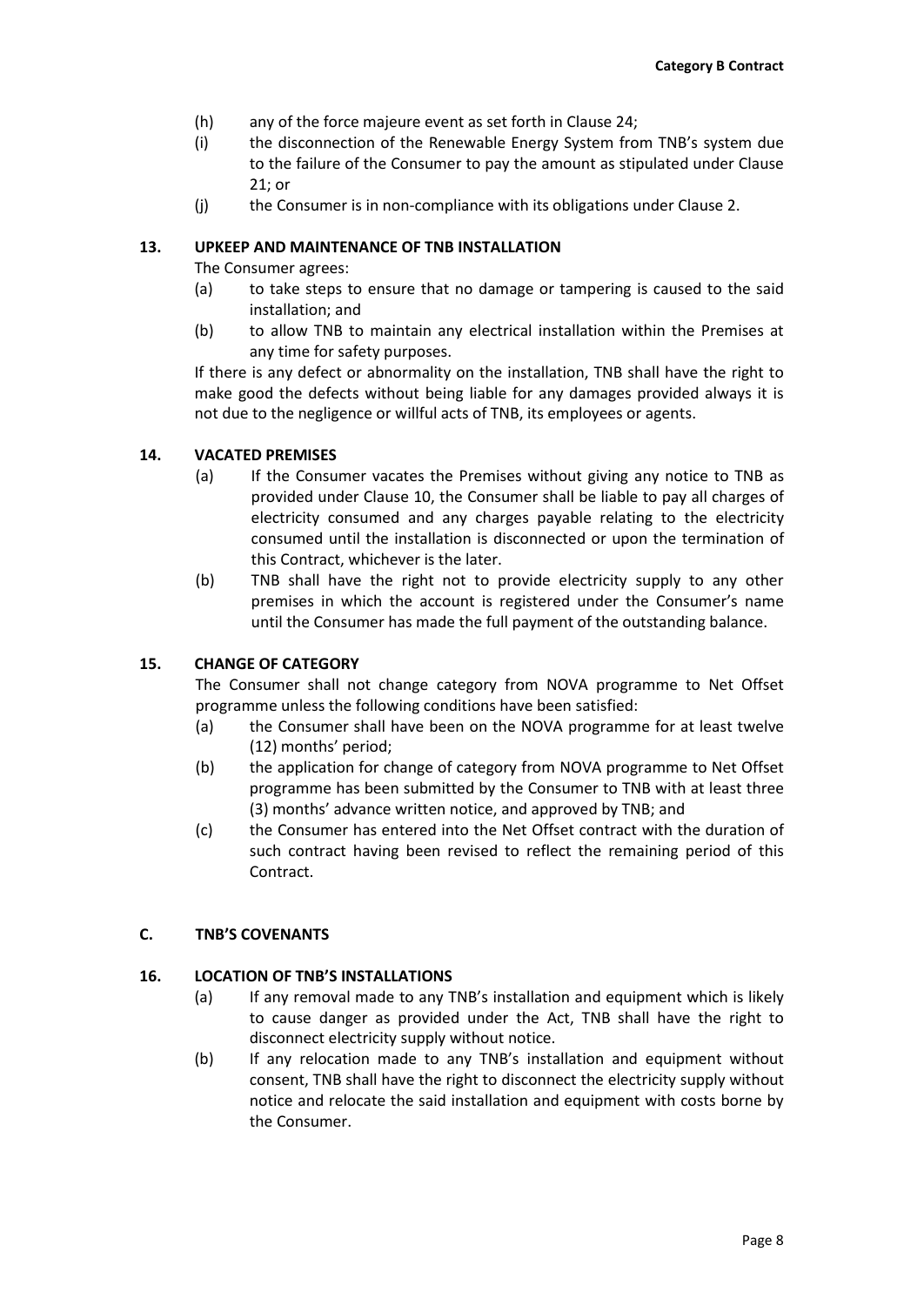## **17. INSPECTION BY TNB**

- (a) TNB may need to inspect and test all installations before connection of the Renewable Energy System or electricity supply. However, it is the responsibility of the Competent Person appointed by the Consumer to ensure that the installations are safe.
- (b) The Consumer shall inform TNB of any proposed extensions or alterations to the installations so that TNB may make inspection and test of the extension or alteration if TNB so desires.
- (c) TNB does not accept any responsibility for any loss or damage caused by or occurs during or after test due to any defect in the installation and any test carried out by TNB is for TNB's purposes only and does not imply any warranty that the installation is suitable for the Consumer's purposes or that it fully complies with the Technical Guidelines and the Act or any subsequent amendments made thereunder.

## **18. TEMPORARY DISCONNECTION**

TNB may temporarily disconnect the supply of electricity to the Premises for any purposes in connection with TNB's efficient electricity supply system. TNB shall not be liable to provide any alternative supply to the Consumer after the disconnection.

## **19. USAGE OF INSTALLATION FOR OTHER CONSUMER**

TNB may use its part of the installation to supply electricity to other consumers in the area.

## **D. MUTUAL COVENANTS**

## **20. EQUIPMENTS AND INSTALLATIONS**

Any installation comprising mains and service lines and other ancillary equipment up to and including the Net Meter will be the property of TNB.

## **21. BILLING AND PAYMENT**

- (a) TNB shall read the Net Meter on a monthly basis for the measurement of the Import Energy and the Export Energy to determine the Supplied Amount and the Generated Amount respectively. The calculation of the Supplied Amount and the Generated Amount shall be based on the guidelines as may be issued by the Suruhanjaya Tenaga. For the avoidance of doubt, if the Export Energy in any Billing Period exceeds the Maximum Allowable Quantity, then the Export Energy shall be capped at the Maximum Allowable Quantity for the purposes of determining the Generated Amount.
- (b) If, during any relevant Billing Period, the Supplied Amount exceeds the Generated Amount, then the Consumer shall be billed for an amount (in RM) equal to the difference between (i) the sum of Supplied Amount and the appropriate charges and taxes and (ii) the Generated Amount and the appropriate taxes. The bills rendered by TNB to the Consumer shall be paid by the Consumer within the stipulated period.
- (c) If, during any relevant Billing Period, the Generated Amount exceeds the Supplied Amount, then, subject to the provisions of Clause 21(d) hereunder, the Consumer shall be entitled to apportion the Differential Amount into no more than three (3) separate Designated Entities' existing and valid accounts registered under each Designated Entity's name for the purpose of setting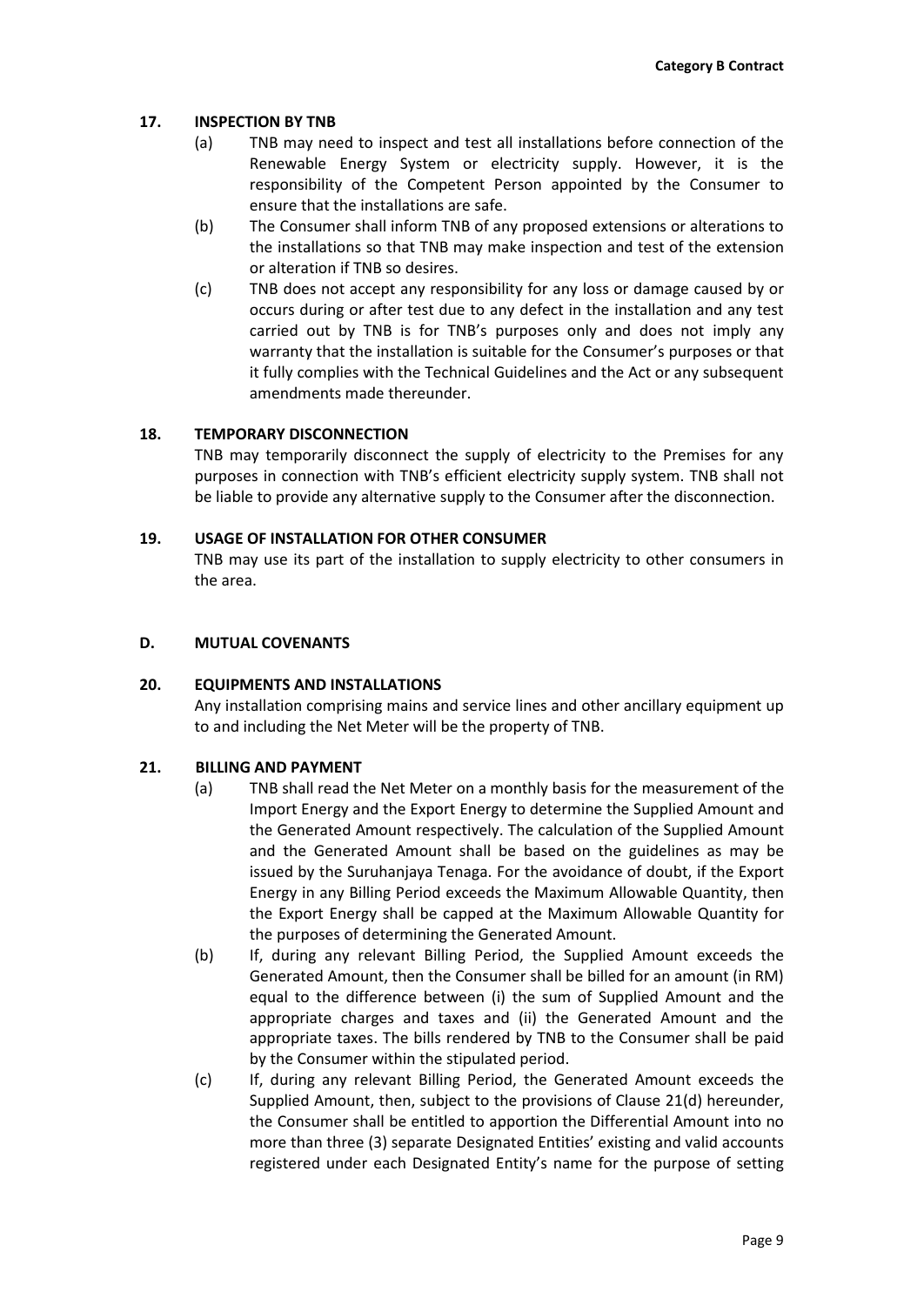off against electricity bills for the same Billing Period. Notwithstanding the above, the Consumer shall pay any appropriate taxes and charges (if any) in respect of the account is registered under the Consumer's name.

- (d) For the avoidance of doubt, any balance of the apportioned amount in such account of the Designated Entity (after setting off against electricity bills for the same Billing Period) shall be adjusted to zero and not carried forward to the following Billing Period.
- (e) In addition to the total payable amount as stated in any monthly bill for any Billing Period as described under Clause 21(b) and Clause 21(c), the Consumer may be imposed with a grid fixed charge and the appropriate taxes as provided in this Contract, if any.
- (f) Notwithstanding anything hereinbefore mentioned, TNB shall have the right to impose the NEM Monthly Minimum Charge in the event the monthly total charge for the difference between the Import Energy and the Export Energy is less than the stipulated amount in the Tariff Book.
- (g) TNB shall have the right to impose or levy a surcharge at the rate as prescribed under the Act on the outstanding amount calculated until the date of full payment.
- (h) The Consumer shall be liable for electricity bills issued by TNB including any unpaid amount insofar as the account is registered under the Consumer's name regardless of any consumption of electricity by any third party.
- (i) The Consumer shall be responsible to repay the amount in the bills rendered by TNB including any other relevant charges for any invalid payment made by the Consumer such as false credit card, bounced cheque and any other invalid payment.
- (j) In the event the Consumer fails to make payments as required under this Clause 21, TNB shall have the right to disconnect the Renewable Energy System from TNB's system and/or the supply of electricity to the Premises or any other premises which is registered under the Consumer's name.
- (k) The Consumer shall be liable for any arrears of electricity bill and/or loss suffered by TNB by reason of dishonest consumption of electricity supply in all circumstances in accordance with the provisions of the Act.
- (l) TNB shall have the right to make adjustment and update of Consumer's account whenever necessary.
- (m) TNB shall be entitled to set off any amount due to it under this Contract against any sums due and payable to the Consumer under the terms of this Contract.

# **22. DISCONNECTION OF SUPPLY**

- (a) Subject to the Act, TNB shall have the right to disconnect the Renewable Energy System from TNB's system and/or the supply of electricity to the Premises without giving prior notice in any situations mentioned below:
	- (i) any default by the Consumer under Clause 23 and such default are not remedied within the stipulated period if any;
	- (ii) by Court Order/Judgment;
	- (iii) if in the opinion of TNB that the continuation of the delivery of renewable energy by the Renewable Energy System to TNB's system or the supply of electricity to the Premises will jeopardize the safety, reliability or security of TNB's system or presents an imminent physical threat or endanger the safety, life or health of any person or property;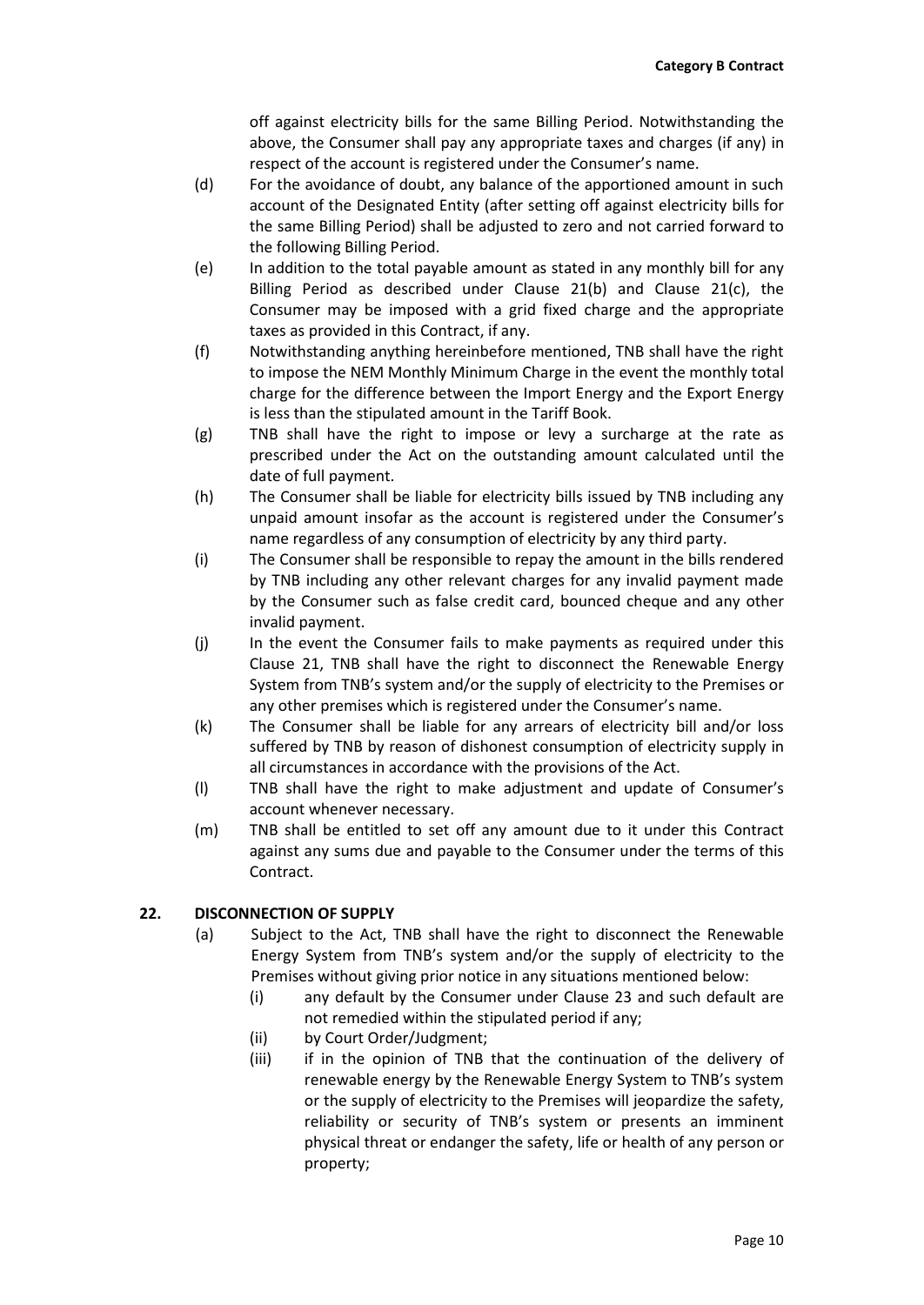- (iv) upon the receipt of the termination notice indicating the intention to terminate this Contract by either TNB or the Consumer;
- (v) any removal made to any TNB's installation and equipment as described in Clause 16(a);
- (vi) the occurrence of the circumstances as described in Clause 12(d) or Clause 12(e); or
- (vii) any right to disconnect the Renewable Energy System from TNB's system and/or the supply of electricity to the Premises without notice as provided under the Act.
- (b) For the avoidance of doubt, the Consumer hereby irrevocably and unconditionally agrees and acknowledges that:
	- (i) TNB shall be excused from all its obligations under this Contract in the event TNB exercises its rights to disconnect the Renewable Energy System from TNB's system and/or the supply of electricity to the Premises in any situations as set out in this Clause 22; and
	- (ii) TNB shall not be responsible for any loss or damage that may arise as a result of the disconnection of the Renewable Energy System from TNB's system and/or the supply of electricity to the Premises.

# **23. EVENT OF DEFAULT**

The occurrence of any of the following shall constitute an event of default under this Contract and it is not limited to:

- (a) Act or default of the Consumer affecting the efficiency and/or safety of TNB's installation.
- (b) The Consumer has failed to comply and/or breach with any provision of this Contract and/or the Act and/or commit any offence under the Act.
- (c) The Consumer has obtained consent for the appointment of or the taking of possession by a receiver or liquidator of itself or of all or a substantial part of its property.
- (d) The Consumer acknowledges in writing its inability to pay its debt as such debts become due.
- (e) The Consumer makes a general assignment or an arrangement or composition with or for the benefit of its creditor.
- (f) Instituting a case voluntarily or filing a petition against any party seeking to take advantage of any law relating to bankruptcy, insolvency, restructuring of its debts, winding up or composition.
- (g) The Consumer is under receivership or under special administration or liquidation.
- (h) Upon the Consumer's dissolution.
- (i) Failure to pay the amount as stipulated under Clause 21 above.
- (j) Any warranty, representation or covenant made by the Consumer in this Contract is false or inaccurate in any material respect.
- (k) The occurrence of a Change of Tenancy.
- (l) Consumption of electricity in any dishonest manner.
- (m) The Consumer fails to comply with any of the provisions stipulated under Clause 1 of this Contract.
- (n) The Electricity Supply Contract is terminated for any reason whatsoever.
- (o) In the event the Consumer vacates the Premises pursuant to Clause 14(a).
- (p) Any change of the Consumer in the tariff classification without TNB's written approval.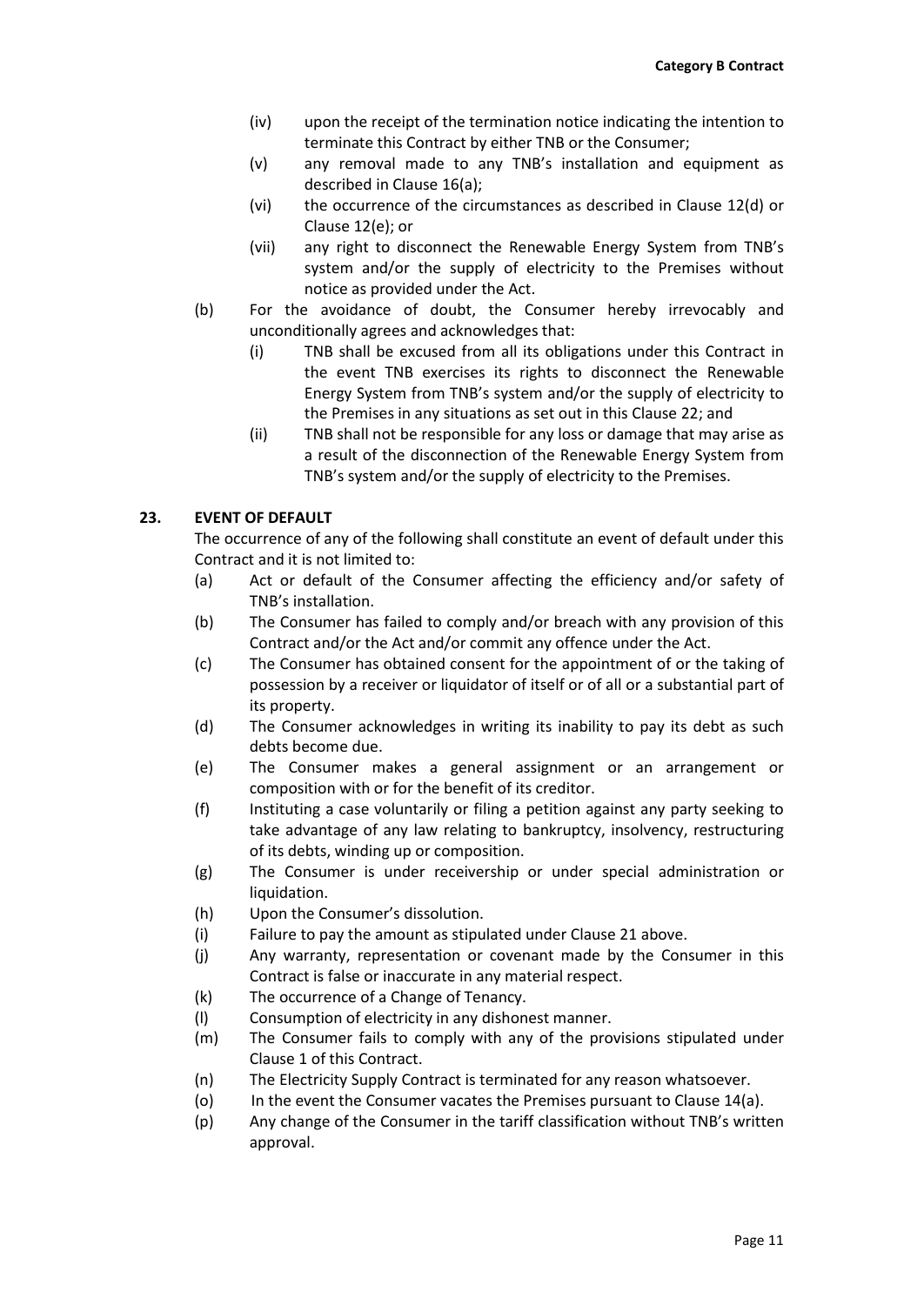## **24. FORCE MAJEURE**

Neither party shall be liable to the other party for any breach of terms and conditions of this Contract due to any of this event which shall include but not limited to national emergency war, hostilities, riot, civil commotion, earthquake, flood, disposition or by compliance with any order of government, local or any other authorities.

## **25. INDEMNITY AND NO LIABILITY CLAIM**

- (a) The Consumer agrees to indemnify and keep indemnified (indemnifying) TNB from and against all and/or any claims, actions, compensations, suits, proceedings, demands and all legal costs incurred thereby, brought against TNB, its servants or agents by a third party to which TNB shall or may be or become liable in respect of or arising from the performance of this Contract provided always it is not due to the negligence or willful acts of TNB, its employees or agents.
- (b) The Consumer shall at all times be fully liable to TNB and remain responsible for all damages flowing from any breach or default of any term or obligation in this Contract regardless of whether the Renewable Energy System and the Renewable Energy Meter are installed and owned by a third party or otherwise.
- (c) The Consumer hereby agrees that neither TNB nor its employees, servants, agents, representatives shall be liable and/or make good the Consumer in respect of any damage, injury or loss to any of the Consumer's property and/or life arising from any fault of the TNB's system or the Consumer's installation at the Premises unless such damage, injury or loss have been proven as a result of any willful act, negligence, omission and/or failure to comply with any safety measures as provided under any written law.
- (d) The Consumer hereby agrees further that TNB shall not be liable for any cost incurred, loss and/or damage of industrial goods, product, property or life of the Consumer as a result of any unavoidable accident, voltage fluctuation, interruption, reduction and/or cessation of the electricity supply, fire or accident that may occur in consequence of the supply of electricity or the use or misuse which is not due to the negligence or willful act of TNB and/or its employees.

## **26. NOTICES**

Unless and otherwise provided under the Act and any Clause stated under this Contract, any notice, demand or other communication which is required or allowed to be given or made under this Contract shall be in writing and shall be served by hand delivery or by way of prepaid registered post or ordinary post or any electronic means as mutually agreed by both parties to the address stated in this Contract. Proof of posting or service of any notice, demand or communication shall be deemed to be duly served:

- (a) if service is delivered by hand, at the time of such delivery and duly acknowledged;
- (b) if service is by way of post, on the third  $(3^{rd})$  working day after posting thereof; or
- (c) if service is delivered by electronic means, at the time of such delivery report.

Provided that the above Clause 26 shall not be applied to the termination of this Contract.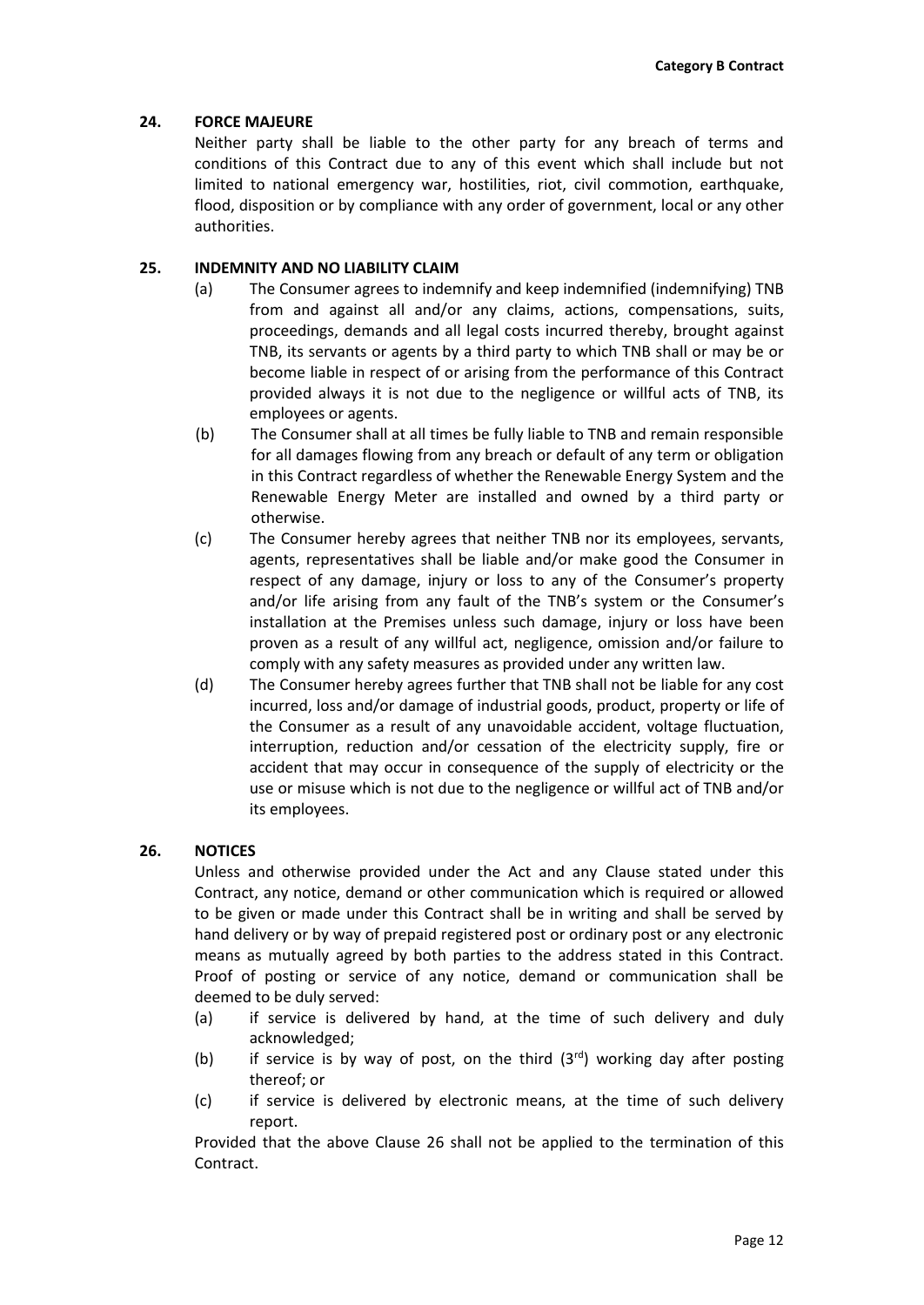## **27. REMOVAL OF TNB INSTALLATION**

If the Consumer or the proprietor of the Premises requests TNB to remove or relocate the supply line, pole, sub-station, pylon or any other TNB's installation or equipment within or outside the Premises, subject to consent by TNB, all costs of executing the removal or relocation shall be fully borne by the Consumer or the proprietor as the case may be.

## **28. SERVICES OF LEGAL PROCESS**

The service of any legal process shall be by way of prepaid registered post sent to the address as stated in this Contract. Proof of posting shall be regarded as proof of acceptance and the said service shall be deemed to have been duly served and duly received upon the expiry of five (5) days from the date of posting.

## **29. TERMINATION OF CONTRACT BY TNB**

- (a) TNB may terminate this Contract at any time upon giving not less than fourteen (14) working days' notice in writing of its intention to do so.
- (b) TNB may terminate this Contract under Clause 22(a) by giving fourteen (14) working days' notice from the date of expiry of the remedy period, except for the situations in Clause 22(a)(ii) and Clause 22(a)(iv).
- (c) If the Consumer renders to TNB a temporary notice of disconnection of the Renewable Energy System from TNB's system and/or the supply of electricity to the Premises thereby it shall be deemed as a notice of termination of the Contract and subject to the issuance of notice under Clause 29(a).
- (d) If TNB discovers that the information given is false and/or is disputed with the existence of prima facie proof relating to the delivery of renewable energy by the Renewable Energy System and the supply of electricity to the Premises and proven by any applicable laws or court order, TNB shall have the right to terminate this Contract upon giving a written notice of not less than twenty-four (24) hours.
- (e) If TNB for any reasons pursuant to any laws or under any direction of the Suruhanjaya Tenaga and/or relevant authority has been given the right to terminate this Contract.

## **30. CONSEQUENCES OF TERMINATION**

On such effective date of termination under Clause 10 or Clause 29,

- (a) TNB shall be discharged from any obligations and liabilities under this Contract including any claim for damages without prejudice to TNB's rights to make such claim due to the disconnection of the Renewable Energy System from TNB's system and/or the supply of electricity to the Premises and the termination of this Contract;
- (b) the terms and conditions as specified in the Electricity Supply Contract shall then be applicable; and
- (c) this Clause 30 shall survive the termination of this Contract.

## **31. TRANSFER OF OUTSTANDING AMOUNT AND BALANCE OF DEPOSIT**

- (a) TNB shall have the right to transfer any outstanding amount of electricity bills from any vacated account of the Consumer to any active account registered under the Consumer's name.
- (b) If there is a balance of deposit from the Consumer's vacated account, TNB shall have the right to use the balance of the deposit to adjust for any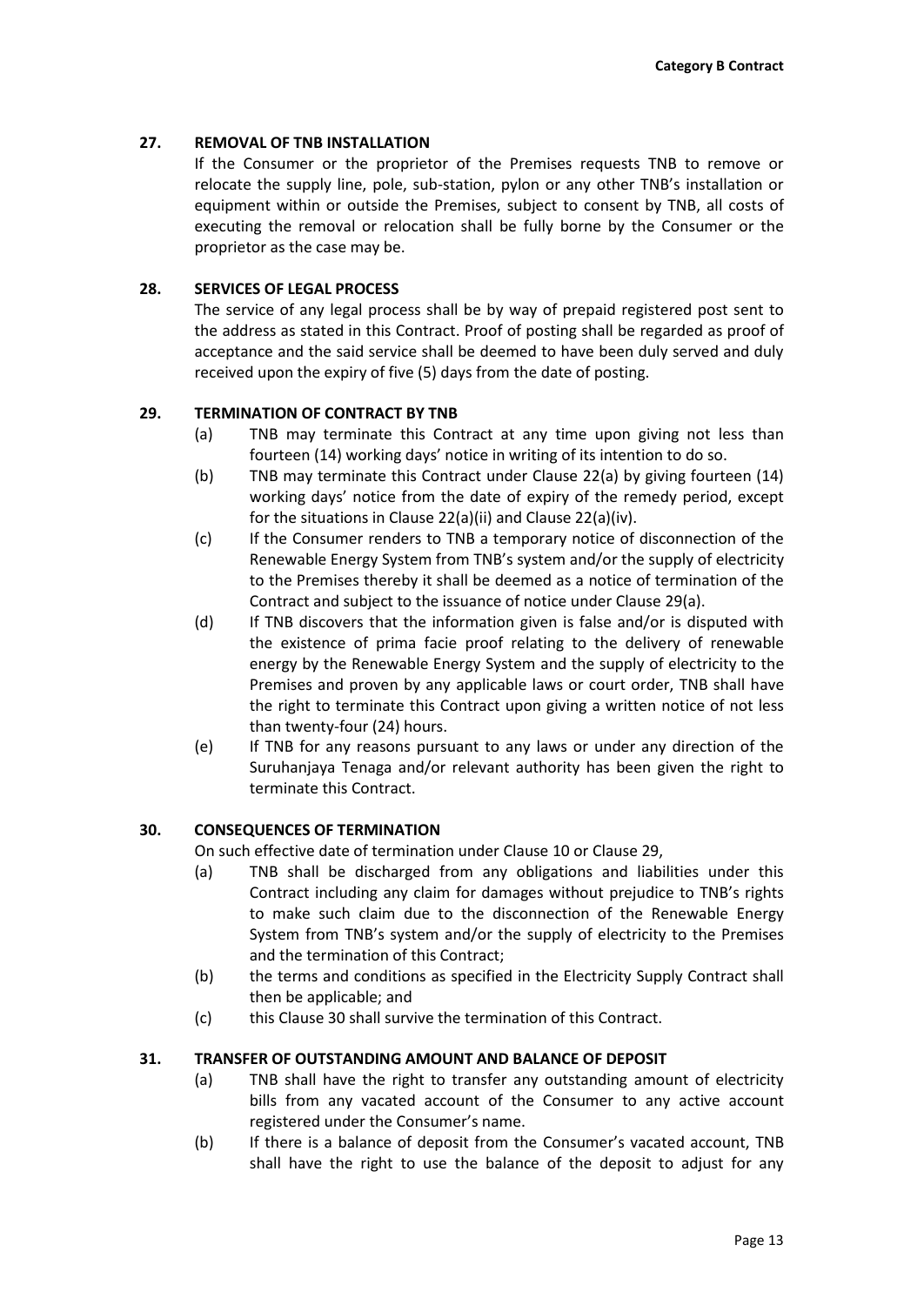outstanding amount from whichever active account registered under the Consumer's name.

### **32. ENVIRONMENT ATTRIBUTE**

The value of any credits or financial benefits which are available or may become available for reductions of "green house gas" emissions earned from the generation of renewable energy by the Renewable Energy System shall be solely for the benefit of the Consumer.

### **E. MISCELLANEOUS**

#### **33. AMENDMENT, MODIFICATION OR REPLACEMENT**

TNB reserves the right to amend, modify, revise or replace the terms and conditions stipulated under this Contract from time to time. TNB may give notice of amendment to the Consumer in such a manner as TNB reasonably deems appropriate.

### **34. CHANGE IN NOVA PROGRAMME AND/OR THE ACT**

In the event of any change in the NOVA programme and/or the Act including but not limited to the application of the Technical Guidelines or the discontinuation of the NOVA programme as decided by by the Government of Malaysia, TNB may by written notice to the Consumer unilaterally amend the terms and conditions of this Contract in any manner that it deems fit in order to ensure the compliance of the Government of Malaysia's decision, the Act and the Technical Guidelines.

#### **35. ASSIGNMENT**

The Consumer shall not assign any of the rights or obligations arising under this Contract to any third party without the prior consent in writing of TNB. TNB shall be entitled to assign or transfer its interest, rights and obligations in whole or in part under this Contract without the Consumer's prior written consent and the Consumer hereby agrees to execute such agreement and do such things as may be required by TNB to give effect to such assignment and/or transfer.

## **36. CONFIDENTIALITY**

- (a) Except as it is or becomes a part of the public domain or as provided hereunder, all information provided by either party under this Contract shall be confidential at all times unless specified otherwise in writing.
- (b) The Consumer agrees that TNB may disclose all information provided by the Consumer under this Contract (including but not limited to any data or information from the reading of the meters), without limitation to the relevant departments and subsidiaries of TNB, including TNB's agents, advisors and outsource service providers, inside or outside of Malaysia, as well as the Suruhanjaya Tenaga, any other government entity and court or if required by any laws and regulations made thereunder.

### **37. GOVERNING LAW**

This Contract shall be governed by and construed in accordance with the Act and any regulations made thereunder including any amendment thereto as well as any other relevant written laws.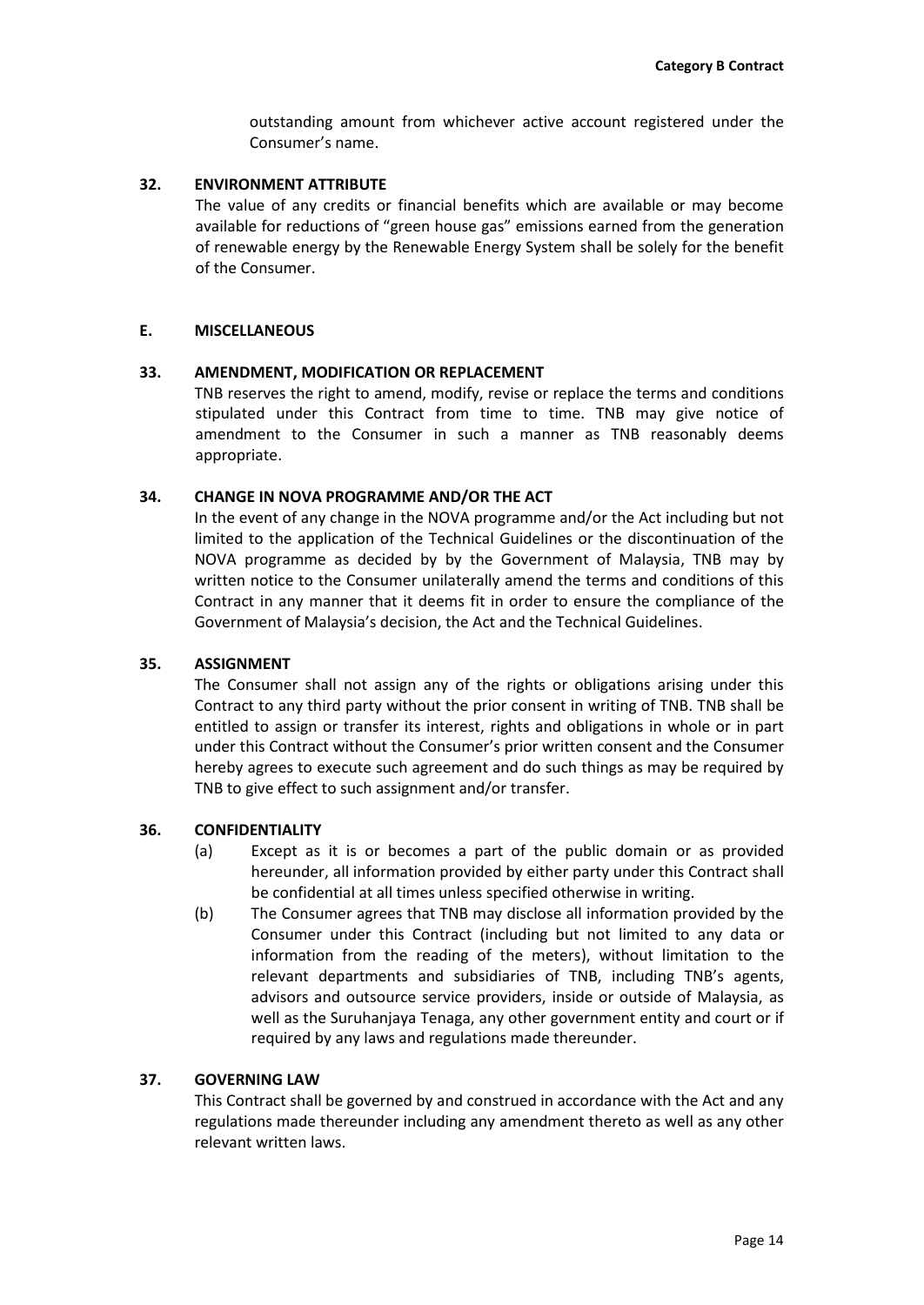## **38. INSTALLATION OF EQUIPMENT TO GENERATE RENEWABLE ENERGY**

The Consumer shall inform TNB on any equipment installed at the Premises for the purpose of generating renewable energy.

## **39**. **PERSONAL DATA PROTECTION**

- (a) Both parties agree to comply and have adequate measures in place to ensure compliance at all times with the provisions and obligations contained in all applicable laws and regulations in Malaysia, including but not limited to the Personal Data Protection Act 2010, its subsidiary legislation and associated code of practice as amended from time to time in order to collect, use, process, record, hold, store, share and/or disclose any or all information related to the performance and obligations under this Contract.
- (b) The Consumer shall not cause or permit the Personal Data to be transferred outside Malaysia without the prior written consent of TNB or the Consumer shall ensure that the cross-border country must have the data protection legislation at least equivalent to the level of protection afforded by the Personal Data Protection Act 2010 (if any).
- (c) The Consumer shall implement adequate technical and organisational security measures to protect the Personal Data from any loss, misuse, modification, unauthorised or accidental access or disclosure, alteration or destruction.
- (d) The Consumer shall have the obligation to securely dispose of all Personal Data whether in written, electronic or other form or media given by TNB, and certify in writing to TNB that such Personal Data has been disposed of securely, upon expiry or termination of this Contract.
- (e) Upon default, the defaulting party shall be liable for and shall indemnify (and keep indemnified) against each and every action, proceeding, liability, cost, claim, loss, expense (including reasonable legal fees and disbursements on a solicitor client basis) and demands incurred by the aggrieved party which arise directly or in connection with the defaulting party's processing of Personal Data pursuant to this Contract, including without limitation those arising out of any third party demand, claim or action, or any breach of contract, negligence, fraud, willful misconduct, breach of statutory duty or non-compliance with any part of the data protection legislation by the defaulting party or its employees, servants, agents or representatives.
- (f) The Consumer has read and fully understands TNB's Personal Data Protection Policy which is available at [https://www.tnb.com.my/terms](https://www.tnb.com.my/terms-policy/personal-data-protection-policy-pdpa/)[policy/personal-data-protection-policy-pdpa/.](https://www.tnb.com.my/terms-policy/personal-data-protection-policy-pdpa/)
- (g) The Consumer shall provide assistance as reasonably requested by TNB in relation to any complaint or request made, including by:
	- (i) providing any information reasonably requested by TNB; and
	- (ii) providing TNB with full details of the complaint or request (if any).
- (h) For the purpose of this Clause 39, the term Personal Data shall have the meaning given to it in TNB's Personal Data Protection Policy.

# **40. SEVERABILITY**

If any one or more of the provisions or part thereof contained in this Contract should be or become invalid or unenforceable due to whatsoever reasons this shall not in any way affect or impair the validity or enforceability of the remaining provision hereof.